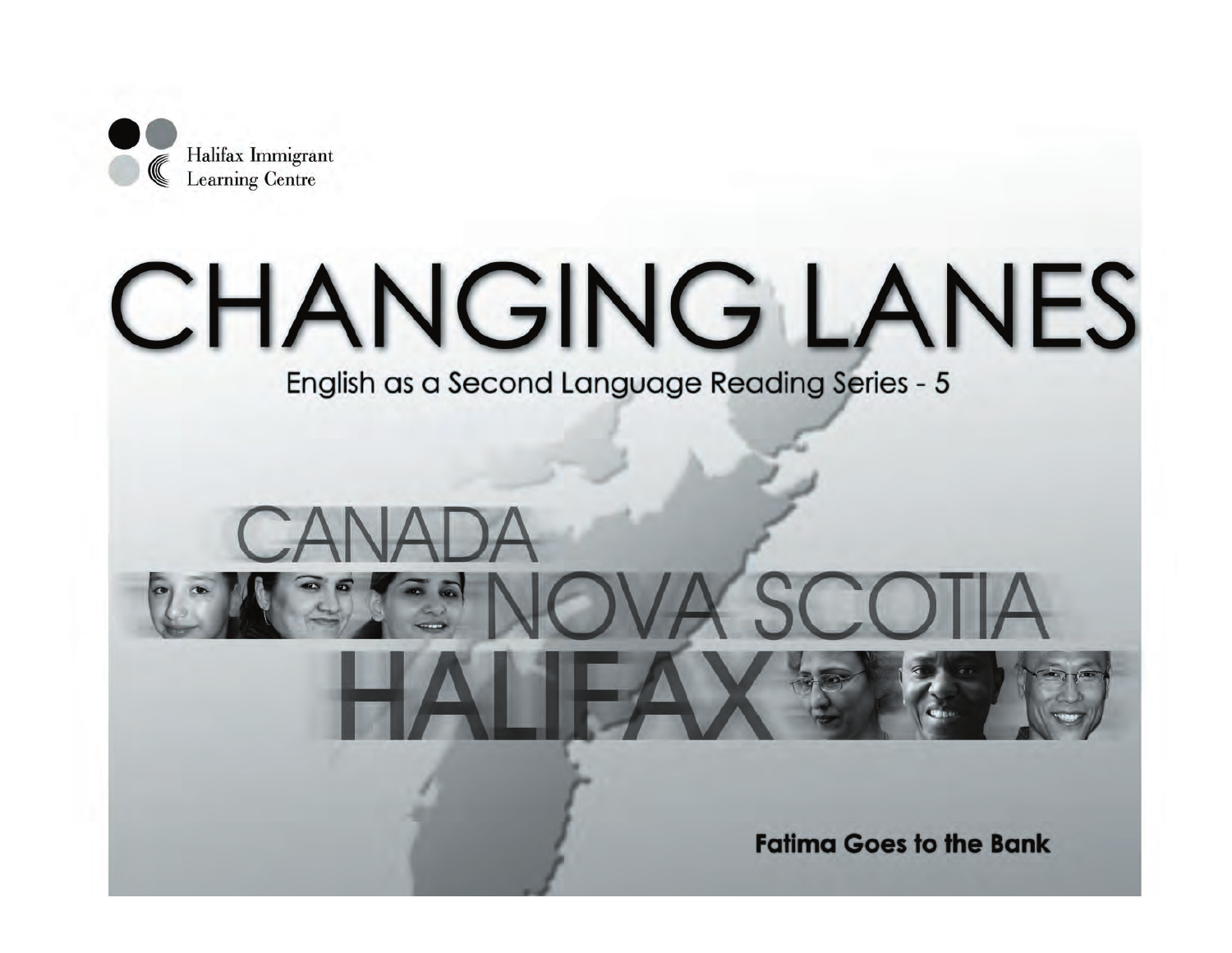### *Acknowledgments*

*Developed by Sanja Pecelj, Project Coordinator* 

*Special thanks to Jayne Geldart, Project Supervisor Carol MacAskill, ESL Literacy Instructor and the members of the Advisory Group: Huiling Zhuang, ESL Instructor Kelly Jordin, ESL Instructor Farida Miri, RAP Support Worker Sarah Cooper, Life Skills Link Coordinator* 

*This project would not have been possible without the support, talent and commitment of the people below.* 

*Gerry Mills, Executive Director of the Halifax Immigrant Learning Centre* 

*Seven immigrant families for sharing their stories and their experience in Canada: Avdic, Monir Shah/Shapur Romero/Sanchez, Wahidi, Nazar Mohammad/Jandat,Jallah and Jung/Yoon.* 

*Laurie Omstead and her NSCAD University students for art work: Heather Young -Book 1 and Benita Hutchison -Book 2.* 

*Heidi Verhoul for art work in Books 3 and 4* 

*Hangama Atiqulloh for art work in Books 5, 6 and 7* 

*Sean Liang for cover design* 

*Denise AuCoin for layout design* 



## *Mission Statement*

*Halifax Immigrant Learning Centre is a non profit community based organization that provides language and orientation programs to newcomers to Canada. It develops and delivers language learning programs along the continuum of learning including ESL literacy, settlement, community, workplace and profession specific language training programs.* 

*For more information or comments contact: Halifax Immigrant Learning Centre 7105 Chebucto Road Suite 201 Halifax, Nova Scotia B3L 4W8* 

*Phone: (902) 443-2937 Fax: (902)423-3154 Email:info@hilc.ns.ca Website: http://www.hilc.ns.ca* 

*Reproducible for educational use only* 

#### *Funded by:*



Human Resources and

Ressources humaines et Social Development Canada Développement social Canada

*November 2007© Halifax Immigrant Learning Centre*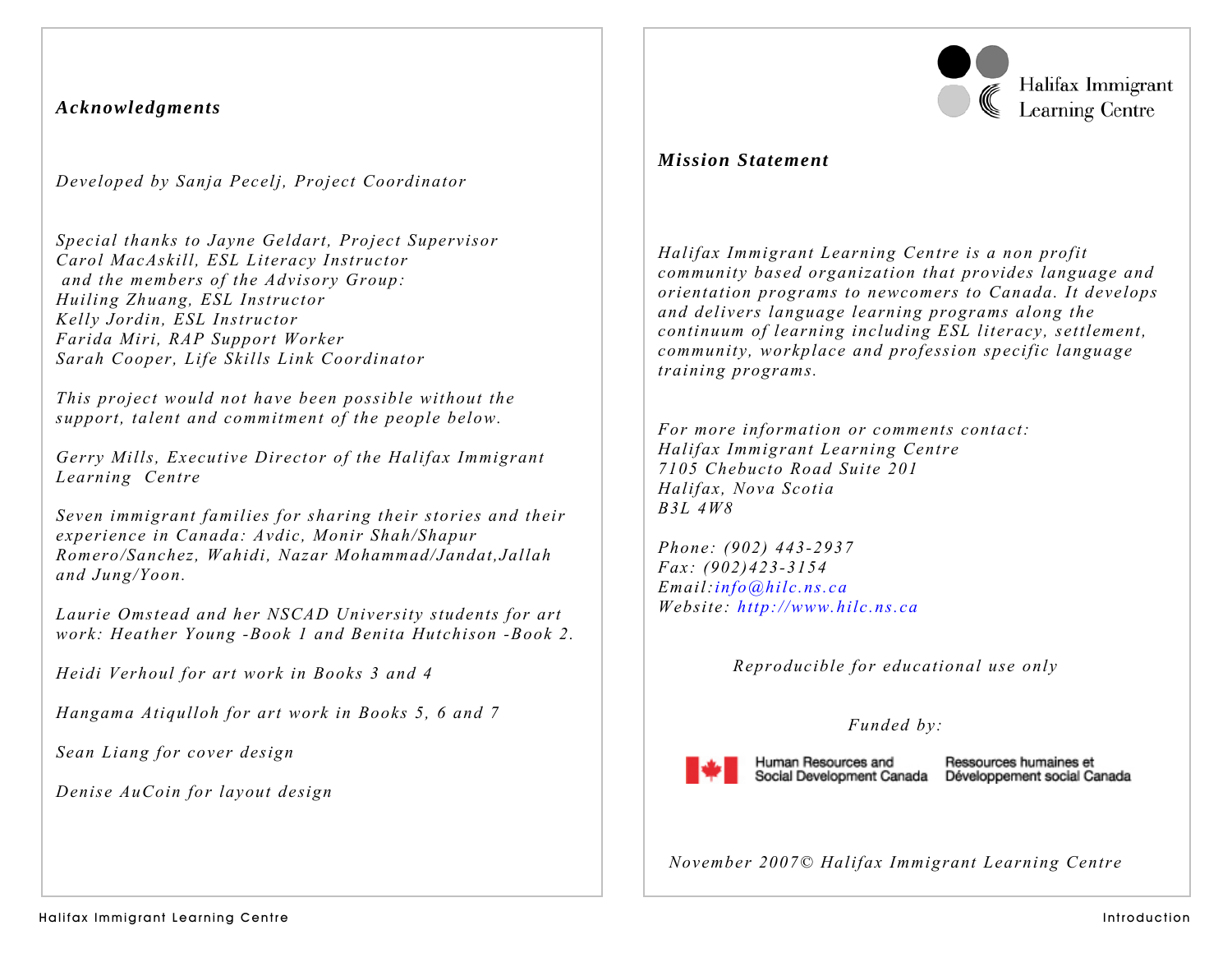## *Welcome to Changing Lanes*

*Changing Lanes is a seven-book reading series for adult ESL literacy learners and can also be used in a low level ESL classroom as a supplementary reading and writing resource.* 

*Changing Lanes was developed to address the need for relevant adult ESL literacy resources for both newcomers and instructors. The stories are about and for new immigrants who are still adjusting to a new life in Canada.* 

## *To the Teacher*

*Changing Lanes is a seven book ESL reading series. These boo ks are essentially "stand-alone" and do not need to be taught in the order in which they are presented. The title indicates the theme of each story.* 

*Book 1: Housing and Family Life "A Day at Razia's Home" Book 2: Getting Around: "Farid Takes the Bus" Book 3: Dental Health:"Amela Goes to the Dentist" Book 4: ESL in Schools:"Daniela Goes to School" Book 5: Banking/Budgeting: "Fatima Goes to the Bank" Book 6: Grocery Shopping: "Wahida is at the Supermarket" Book 7: Dressing for the Weather:"From Liberia to Nova Scotia"*

*Changing Lanes has been aligned to the Canadian Language Benchmark ESL Literacy Phase 1 and 2.* 

*The ESL Literacy Benchmarks lay out the progression of reading, writing and numeracy skills for ESL adults who have little or no literacy skills in their first language. The benchmarks are descriptors of what ESL Literacy students are able to do at various stages of their development.* 

*Each book deals with one or more life skills, for example: dressing for winter, eating well, taking a bus etc.* 

*Each book is divided into two components: reading material and learning activities.* 

 *Stories are authentic and personal. They are repetitive in structure with a high-frequency vocabulary.* 

*The learning activities are designed to provide speaking, writing and reading comprehension practice.* 

*The teacher introduces the chapter with a set of activities where new vocabulary is presented. As part of the introduction, students may be asked to fill in the missing letters and copy the words to practice writing.* 

*The after- reading set of activities is designed to check comprehension and to make the story personally relevant.*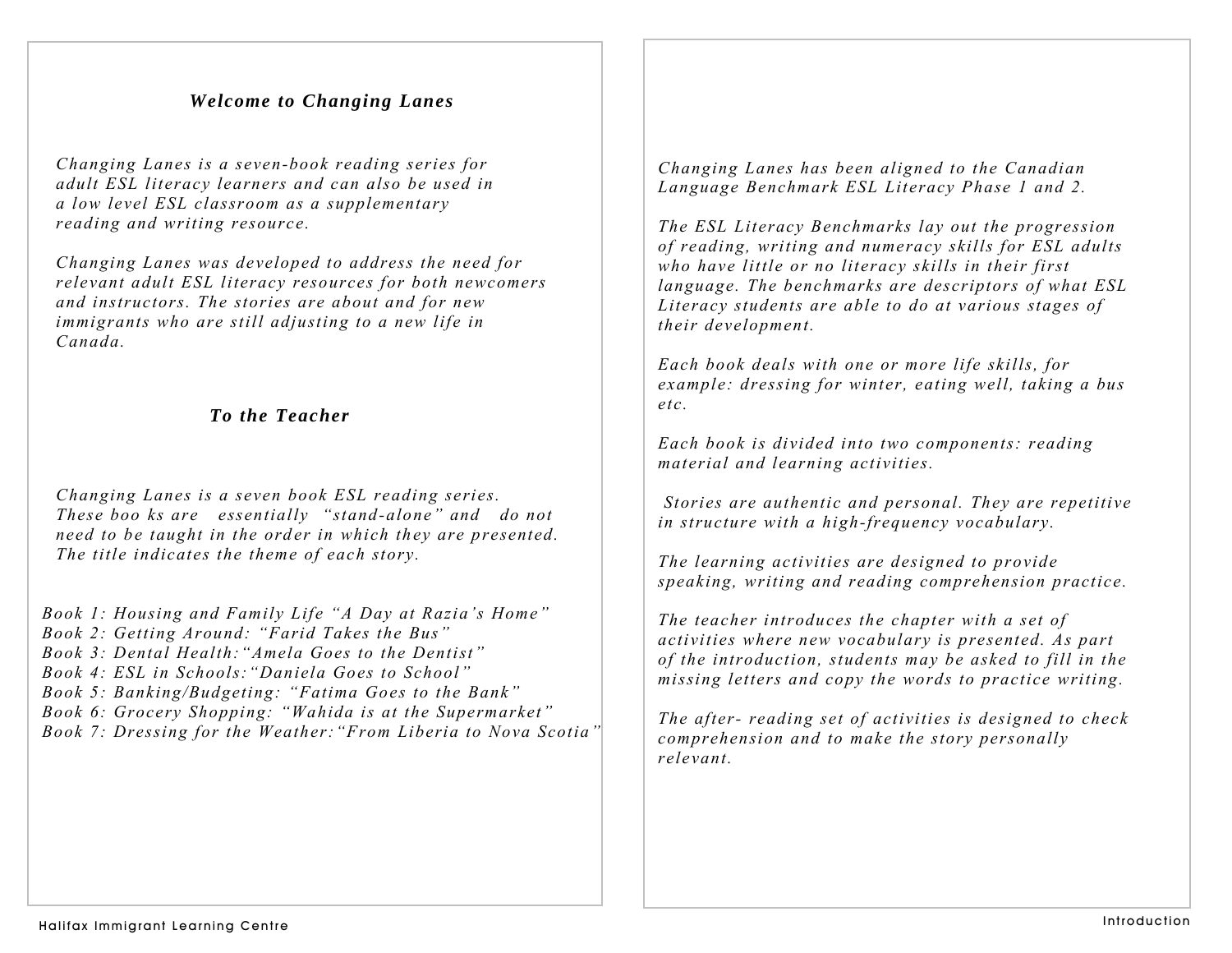*Here are a few possibilities when supplementing this material:* 

- *1. Discuss the situations in the stories with the students: visit to the dentist, calling a superintendent etc.*
- *what has been their experience?*
- *write group or individual language experience stories*
- *write in a journal*
- *2. Cut out pictures from story or parts of the story:*
- *sequencing*
- *discuss what is happening in the pictures*
- *retell the story*
- *directionality*
- *3. Cut and enlarge the pictures:*
- *match sentences to the pictures from the story*
- *sequencing*
- *match to reading by teacher or taped story (individual or group)*
- *4. Cut sentences into words:*
- *create awareness/stress words as parts that make up a sentence*
- *create awareness/stress words as different parts of sentence: adjective, pronoun etc.*
- *word order*
- *recreate the sentence recognizing meaning of words/what is happening in the picture*
- *spacing between words*
- *punctuation, capitalization*
- *change sentences by adding words not in the sto ry: adjectives, pronouns, etc.*

 *5.Read/write /fill in the blanks:* 

- *note to superintendent*
- *grocery shopping lists*
- *hours of business*
- *card for dental appointment*
- *personal information on form for dentist, etc.*
- *6. Use high frequency words from one story or accumulate from series:*
- • *Bingo*
- • *enlarge to font 72, cut out and use pocket chart to review all vocabulary before reading each time*
- *7. Use scenarios to discuss emotions/feelings*
- *8. Use to teach instructions: read, circle, underline, copy, fill in, match, etc.*

*Have fun!*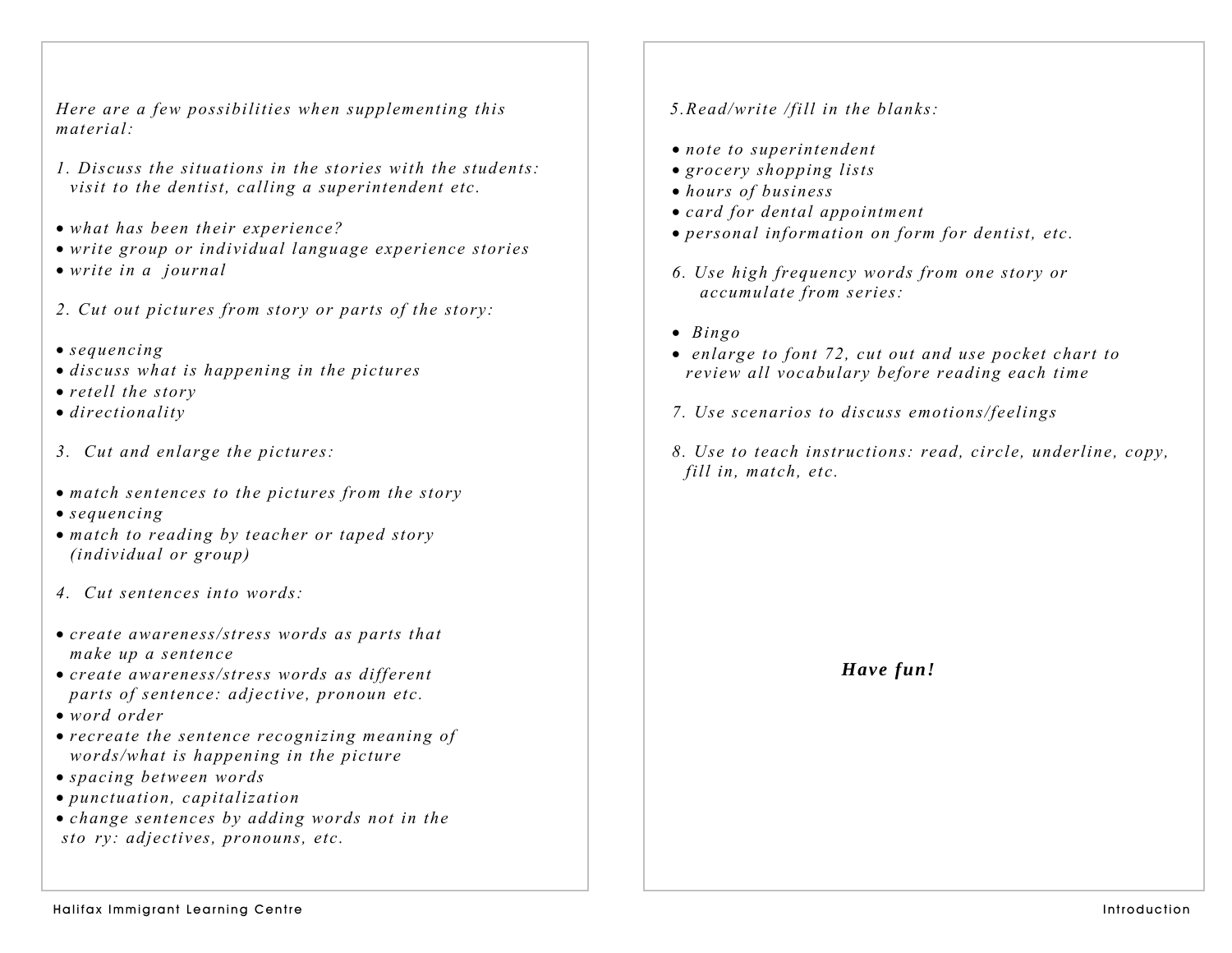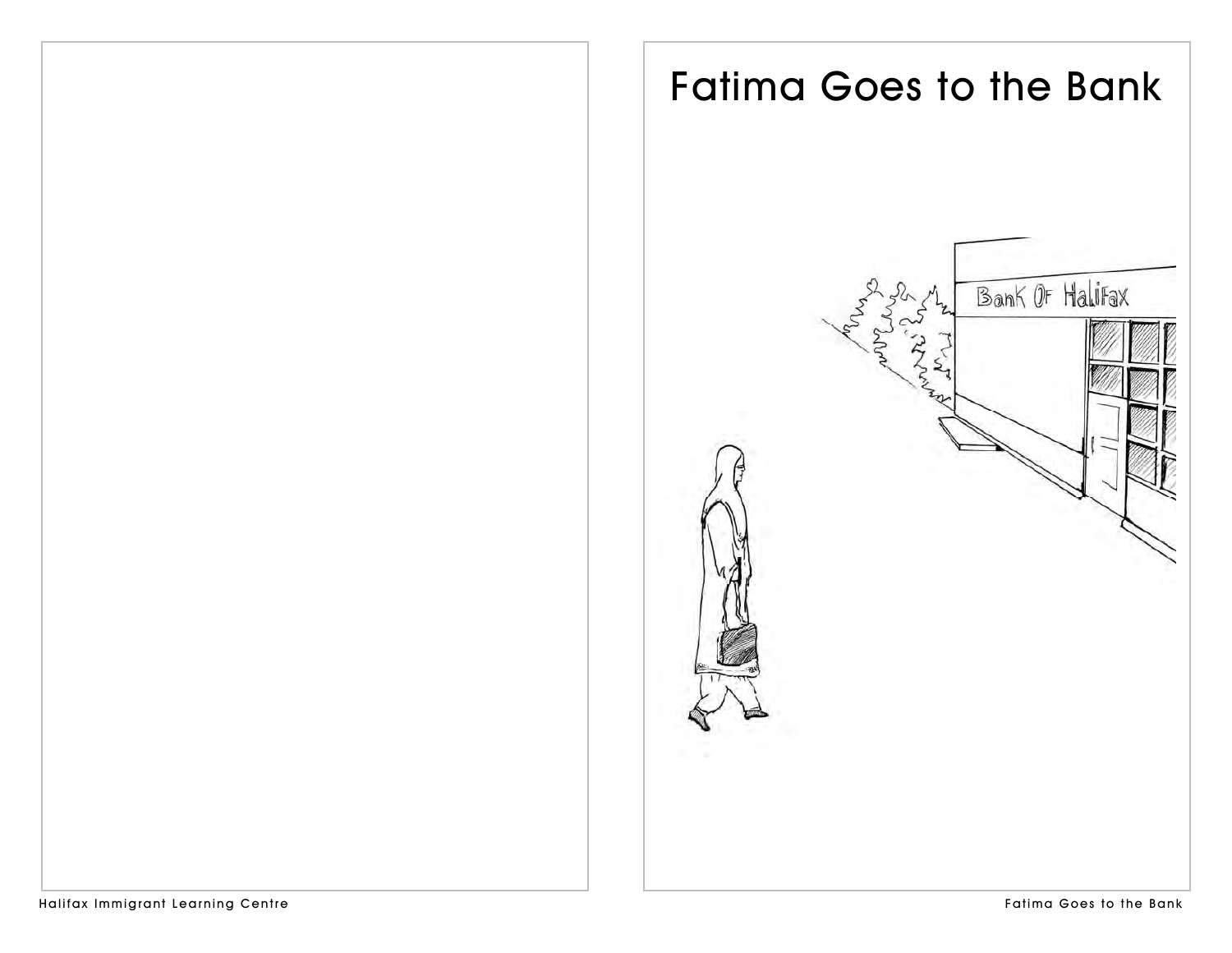



 This is Fatima. She is happy. She lives alone.

-1-

Fatima is from Afghanistan. She lives in Nova Scotia now. She lives in Halifax.

-2-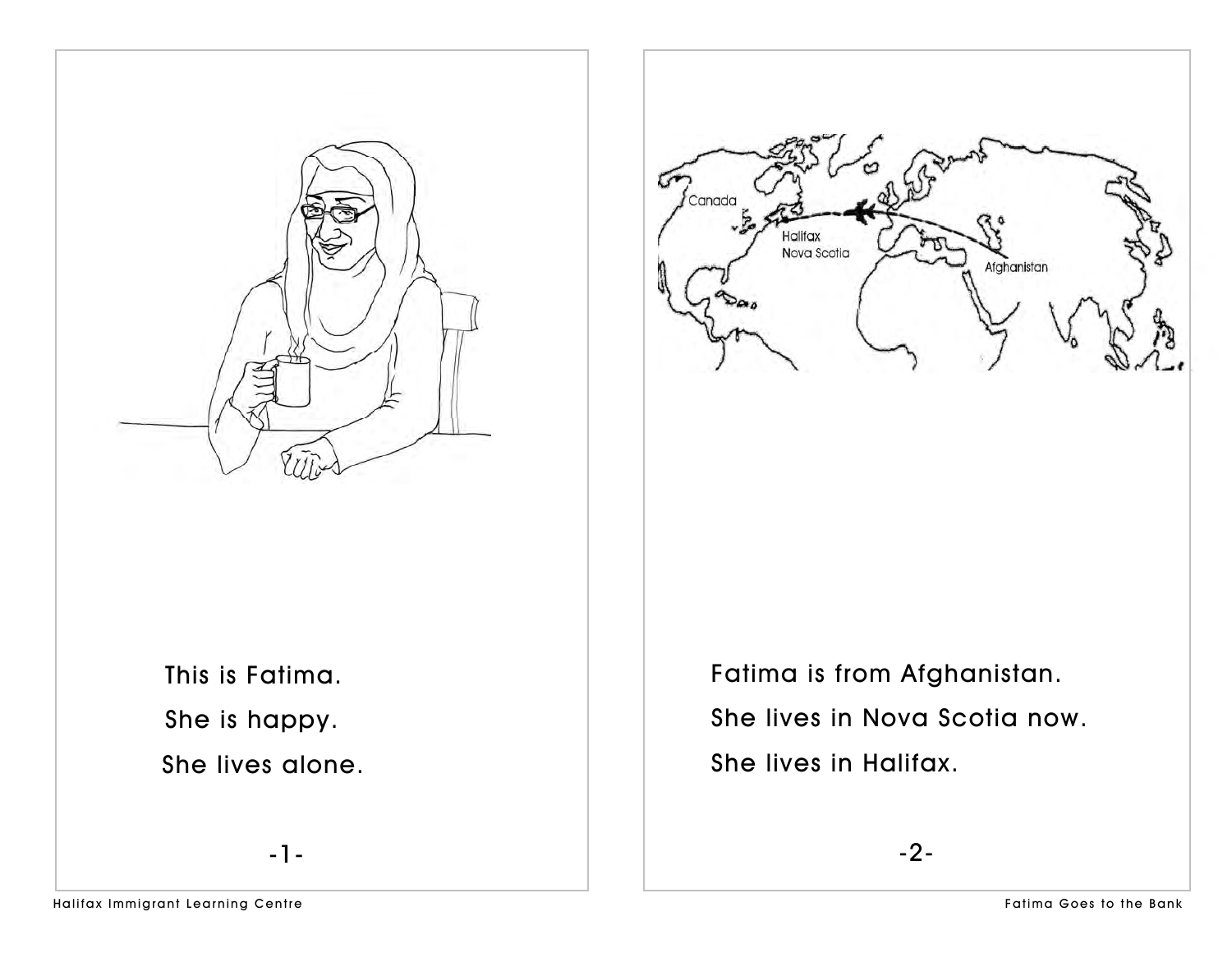

Fatima goes to ESL school. She learns to read, to write and to speak English.

-3-



She has many friends at school. She likes to meet her friends at school.

-4-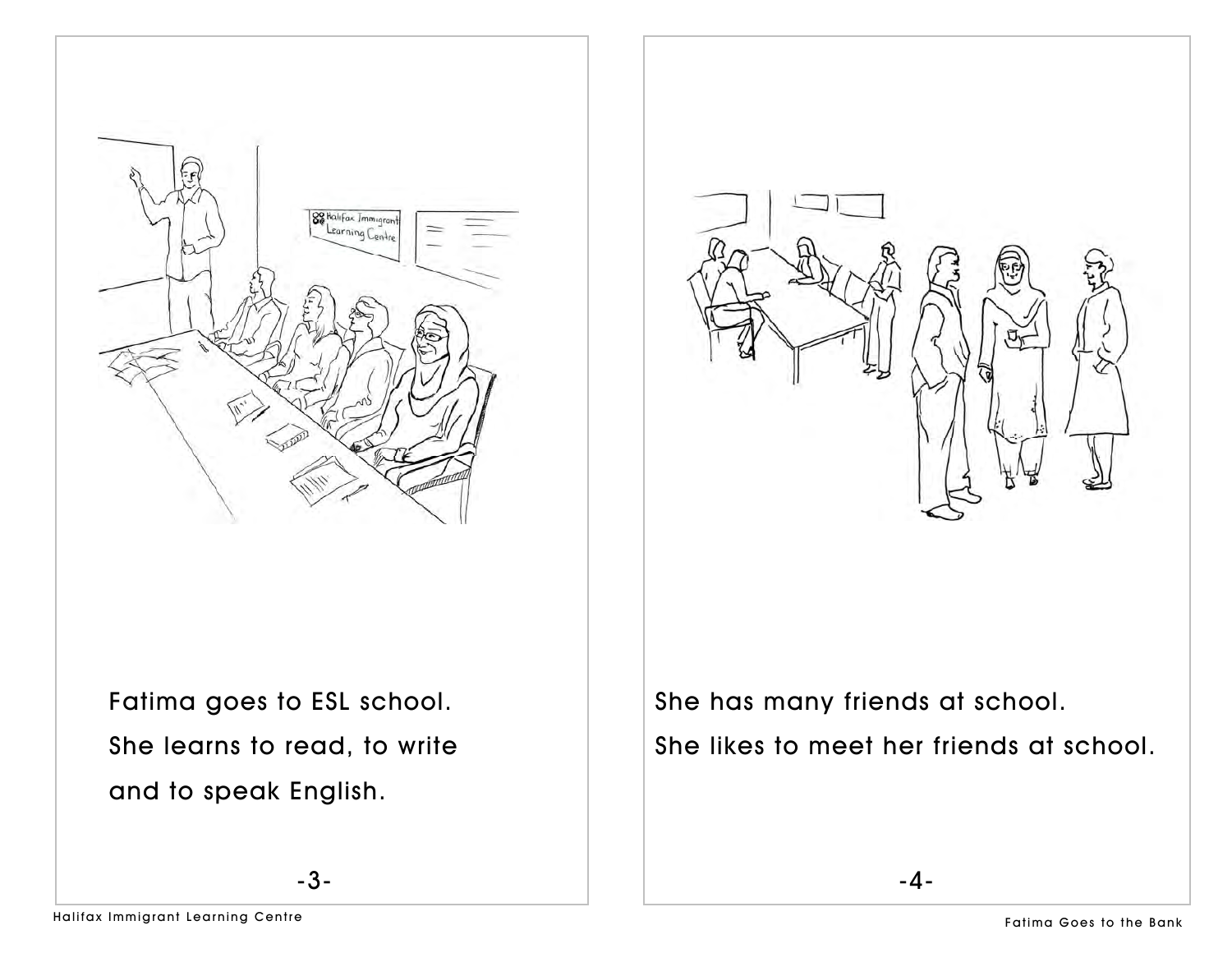



 It is the end of the month.Fatima makes a list of bills to pay.

-5-

-6-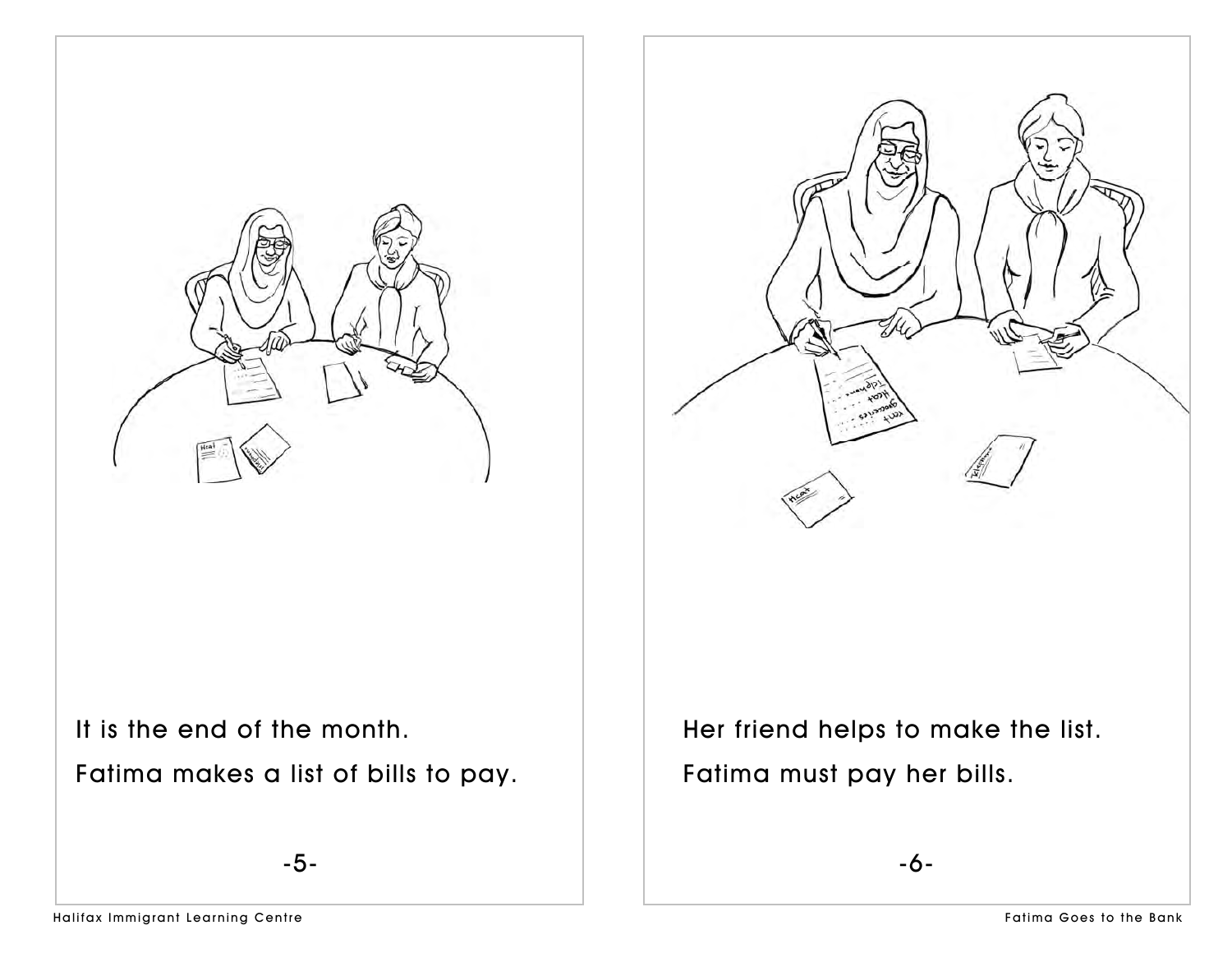

 Fatima pays the rent. She must pay for heat.

-7-



She pays her telephone bill. Fatima buys groceries. She buys clothes.

-8-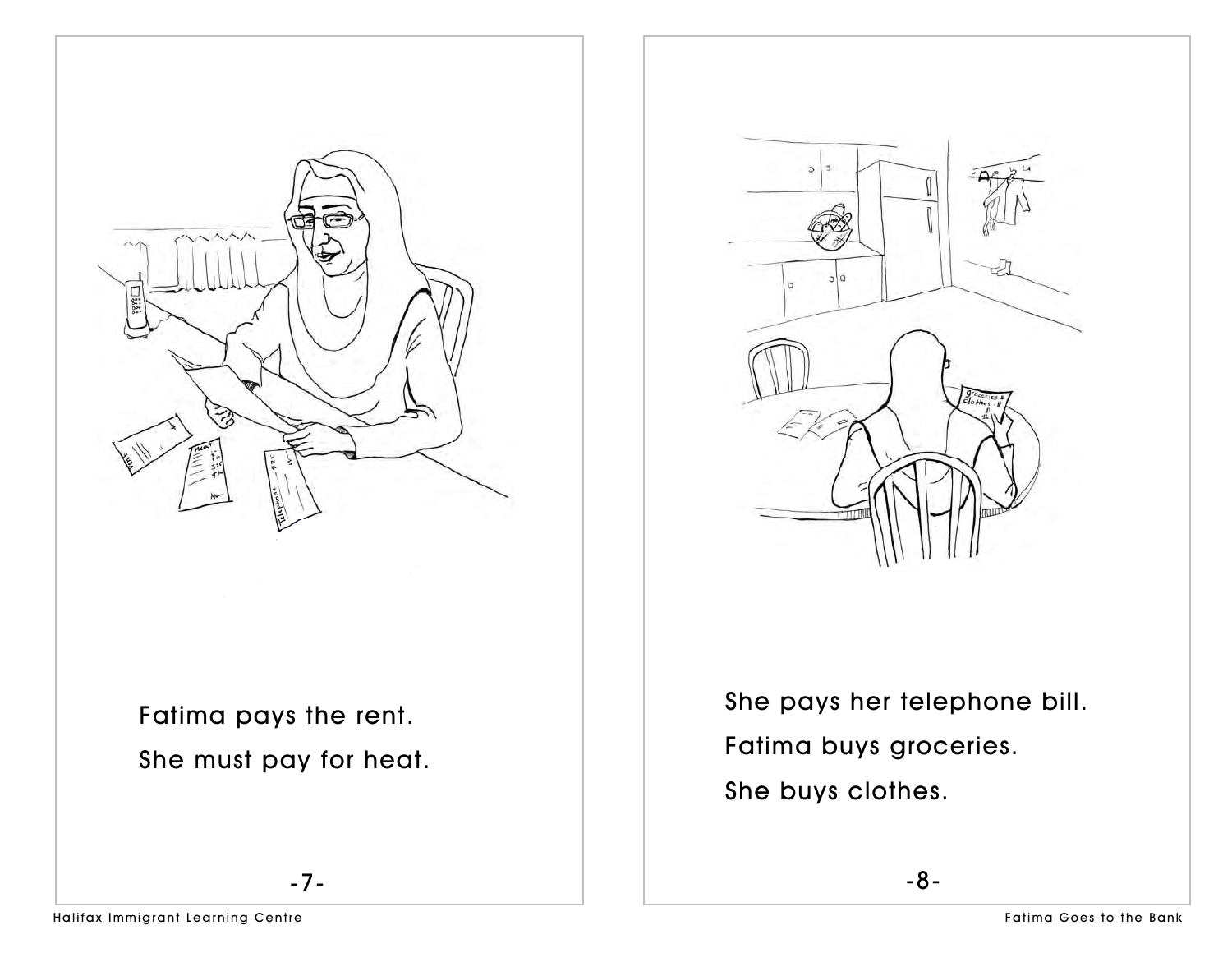

-9-



Fatima goes to the bank.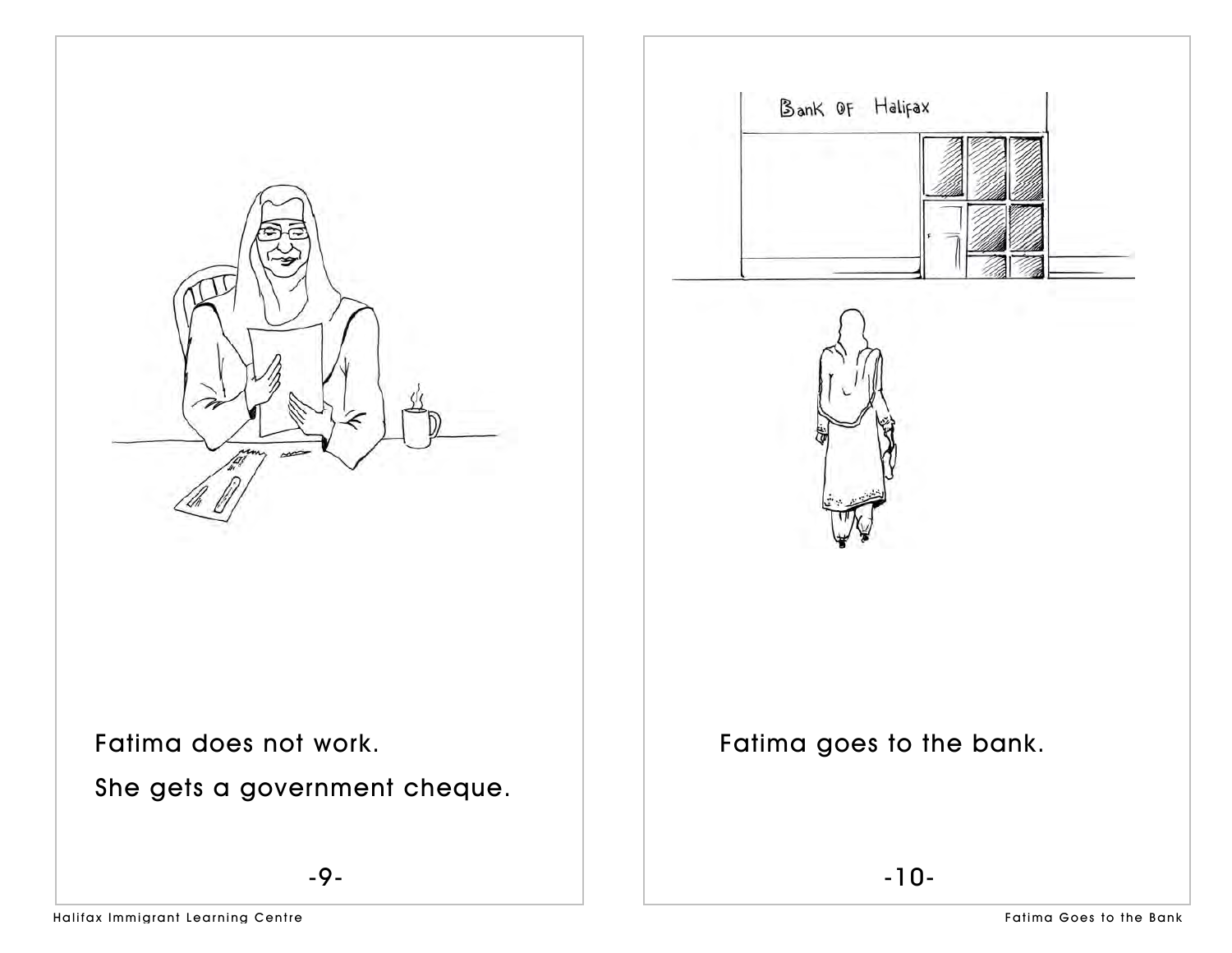



-12-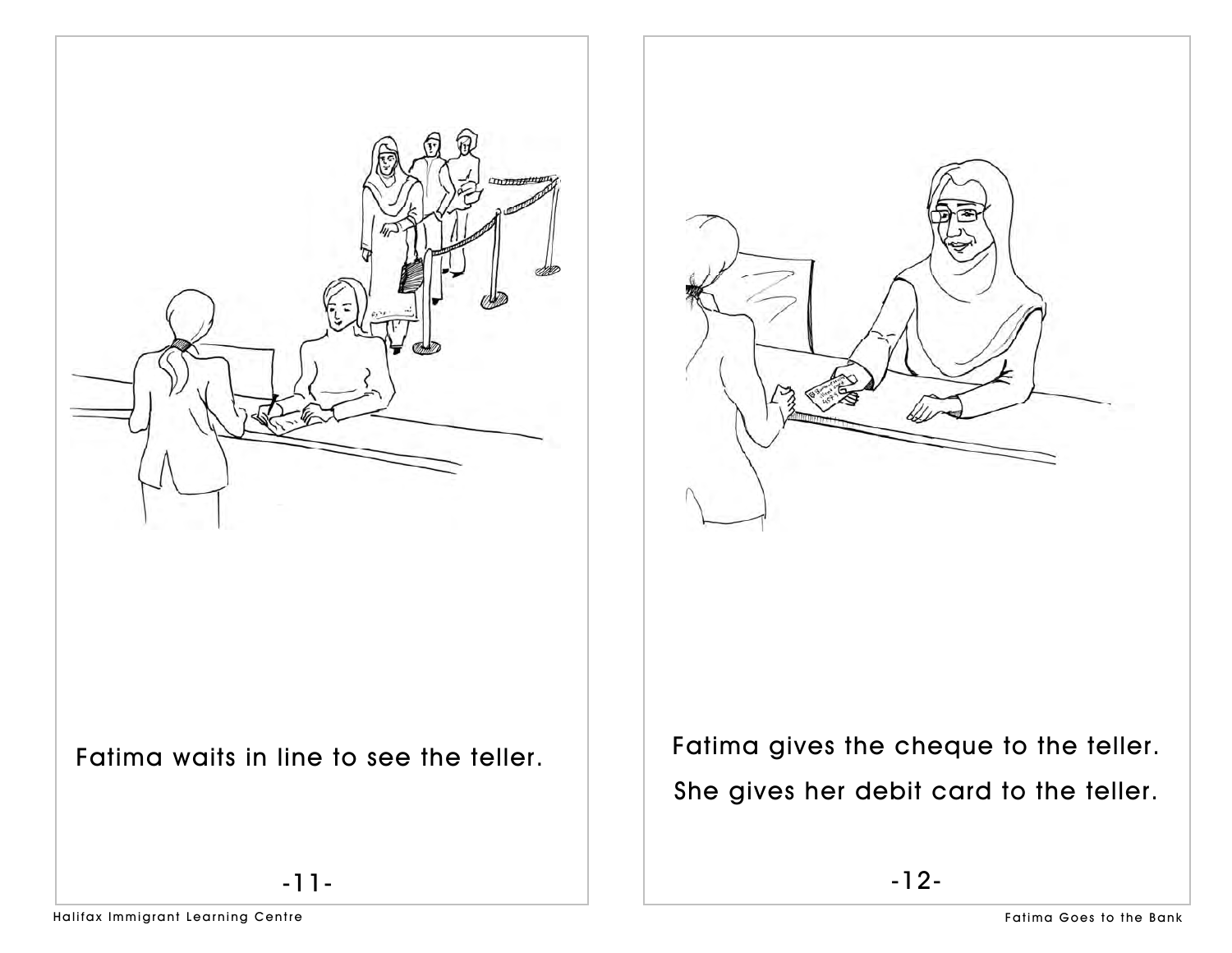



Fatima gets money from the teller. She counts the money. It is okay.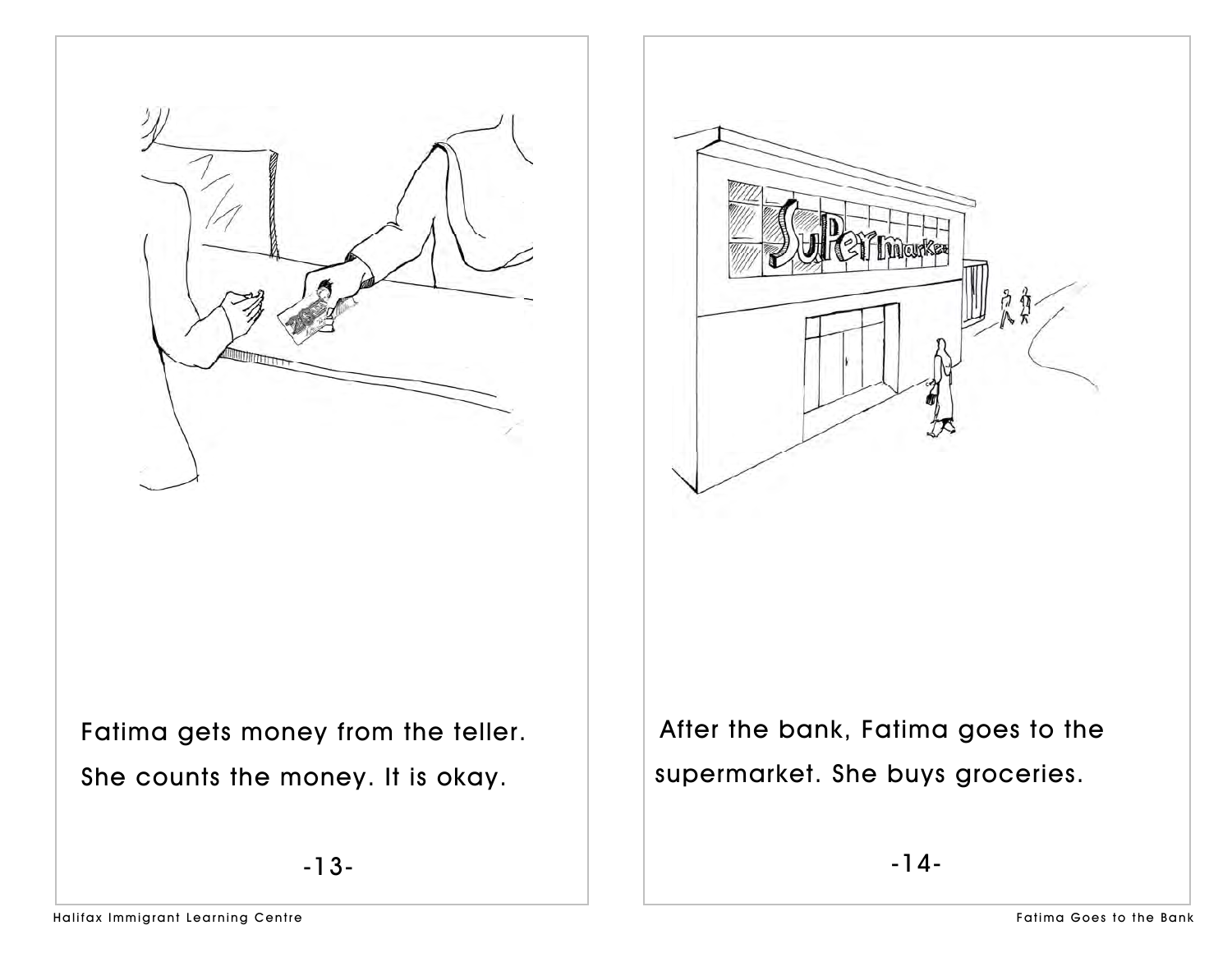



Fatima meets Wahida at the supermarket. Wahida is her best friend.

-16-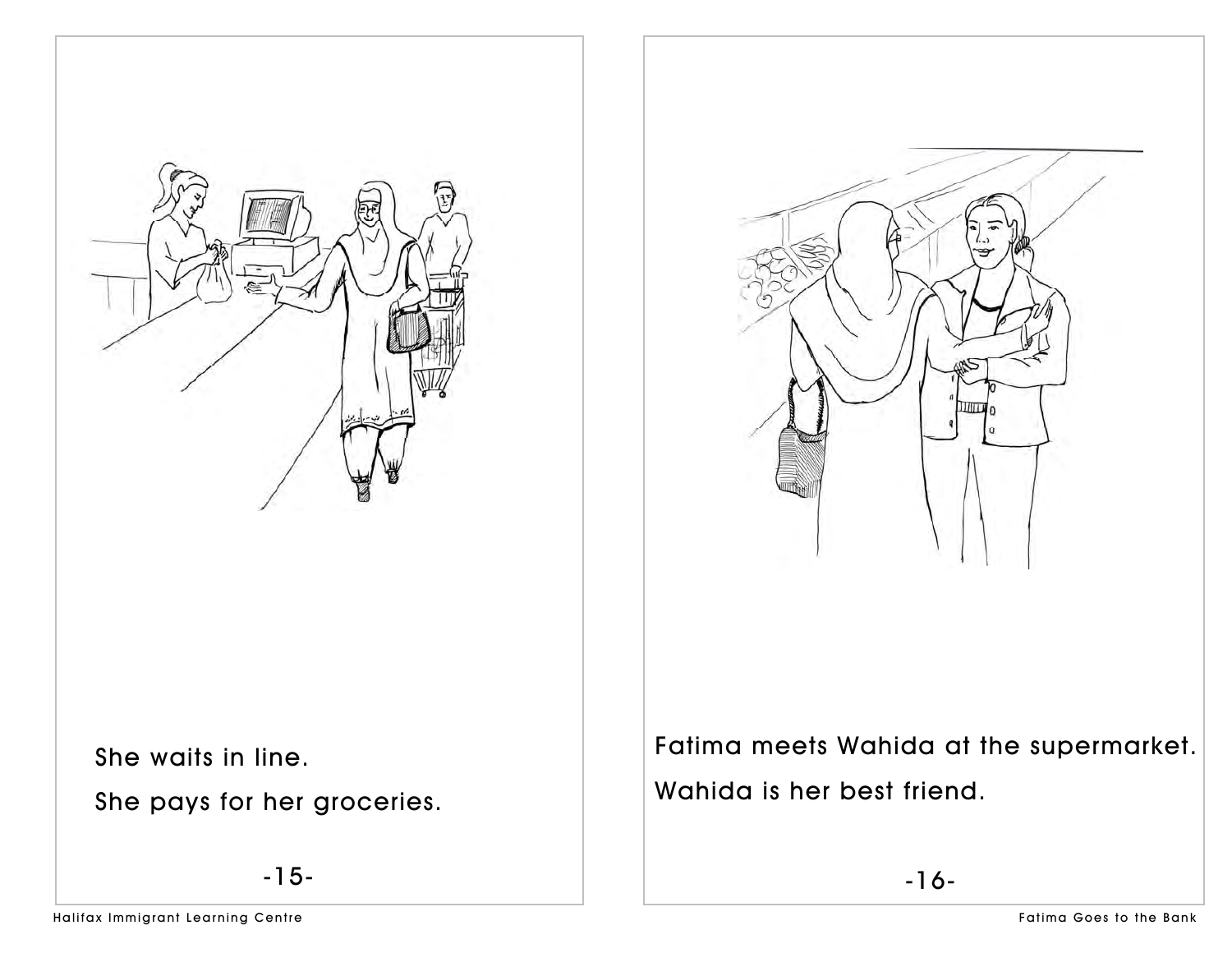Before reading pages 1-4

Say the words.





Fatima

Afghanistan



**ESL school** 



friends at school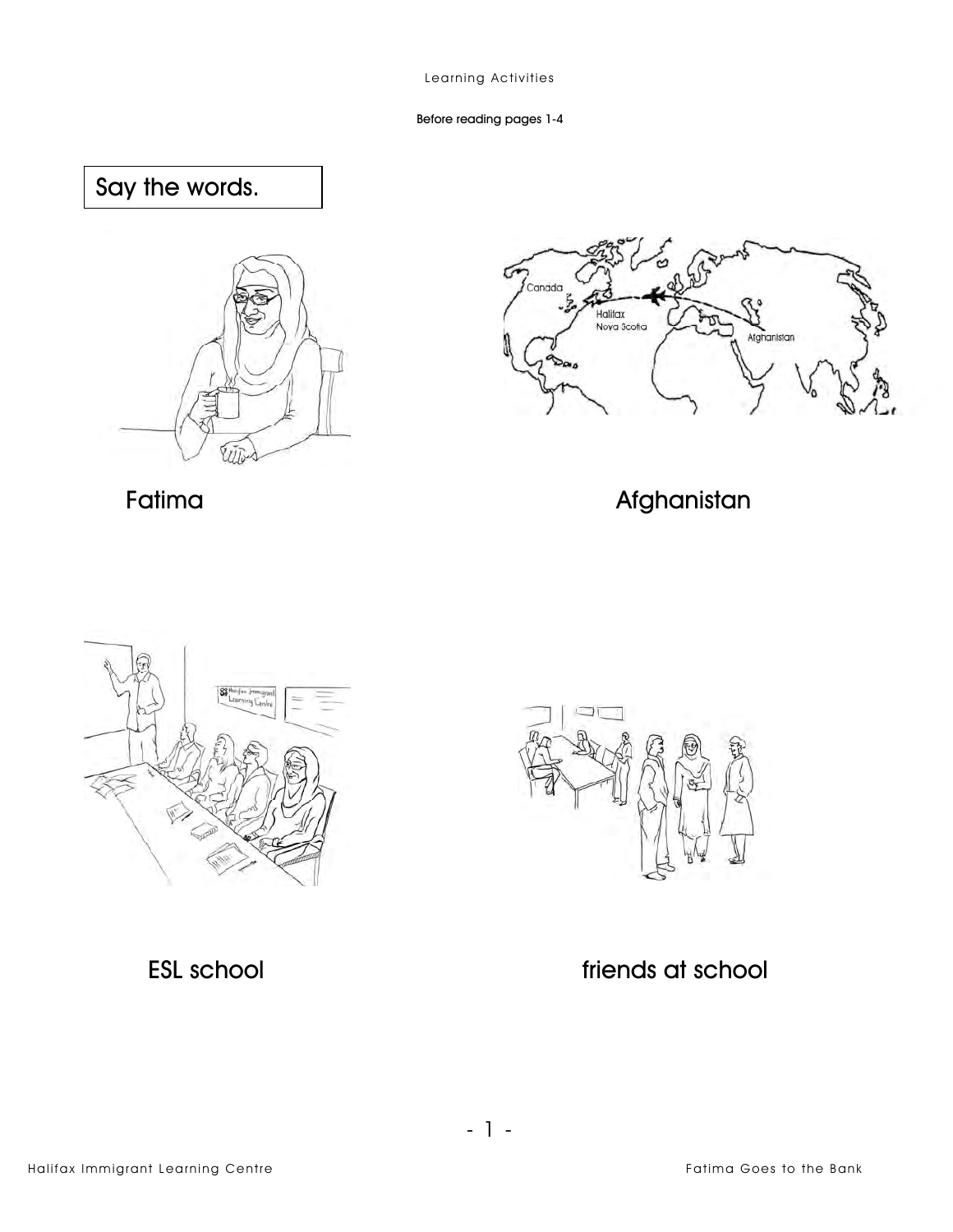Before reading pages 1-4

## Fill in the missing letters. Write the words.

| happy   | alone  | many    |
|---------|--------|---------|
| friends | school | English |

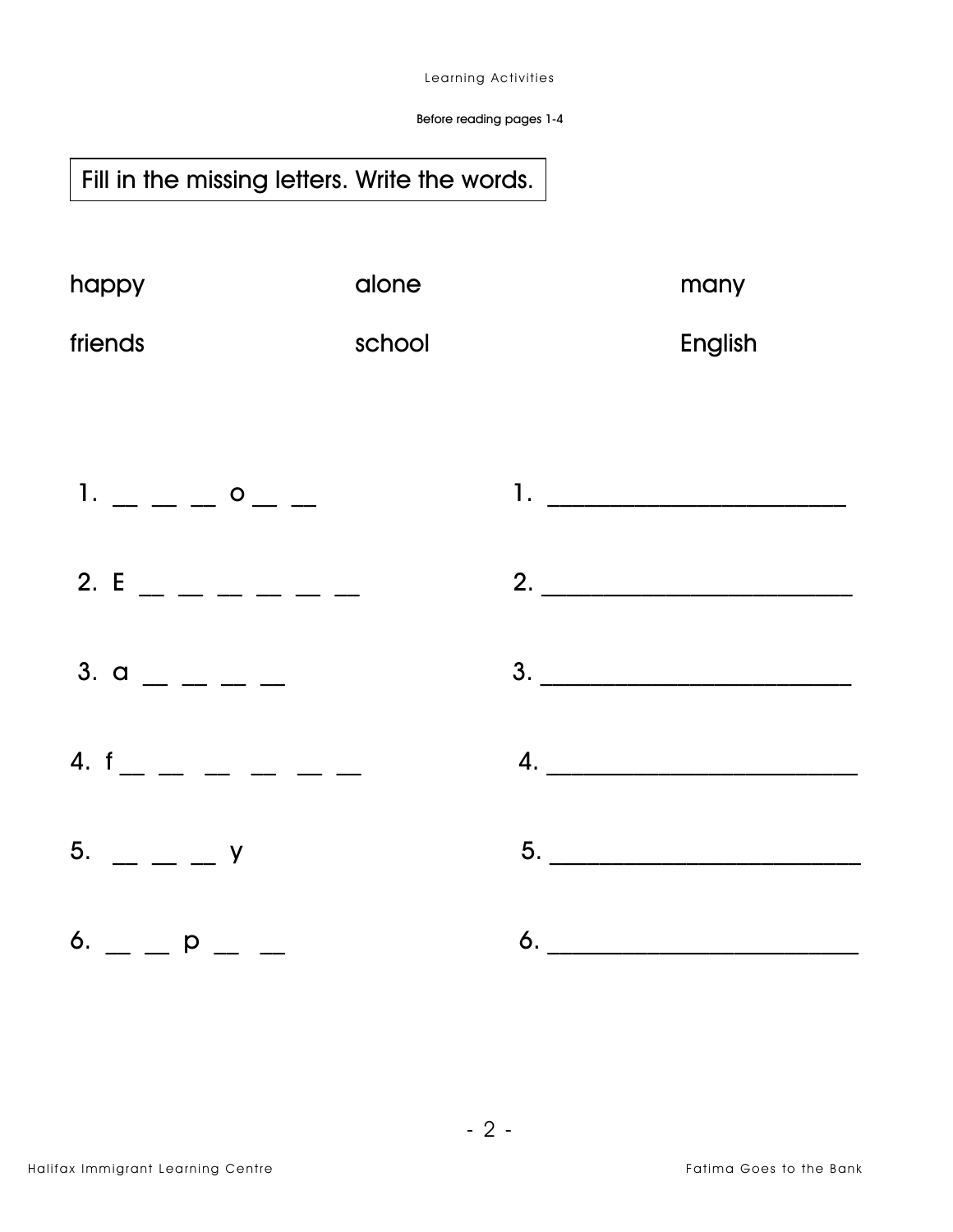After reading pages 1-4

Find the answer in the story.

1. Where is Fatima from?

Fatima is from\_\_\_\_\_\_\_\_\_\_\_\_\_\_\_\_\_\_\_\_\_\_\_\_\_\_\_\_\_\_\_\_\_\_\_\_\_\_\_\_\_\_\_\_\_\_\_\_.

2. Where does she live now?

| She lives in | now |
|--------------|-----|
|--------------|-----|

3. Why does Fatima go to ESL school?

She learns to strategies and the state of the learns to strategies and the strategies of the strategies of the strategies of the strategies of the strategies of the strategies of the strategies of the strategies of the str

 $\mathcal{L}_\text{max} = \frac{1}{2} \sum_{i=1}^{n} \frac{1}{2} \sum_{i=1}^{n} \frac{1}{2} \sum_{i=1}^{n} \frac{1}{2} \sum_{i=1}^{n} \frac{1}{2} \sum_{i=1}^{n} \frac{1}{2} \sum_{i=1}^{n} \frac{1}{2} \sum_{i=1}^{n} \frac{1}{2} \sum_{i=1}^{n} \frac{1}{2} \sum_{i=1}^{n} \frac{1}{2} \sum_{i=1}^{n} \frac{1}{2} \sum_{i=1}^{n} \frac{1}{2} \sum_{i=1}^{n} \frac{1$ 

4. What does Fatima like to do at school?

She likes \_\_\_\_\_\_\_\_\_\_\_\_\_\_\_\_\_\_\_\_\_\_\_\_\_\_\_\_\_\_\_\_\_\_\_\_\_\_\_\_\_\_\_\_\_\_\_\_\_\_\_\_\_.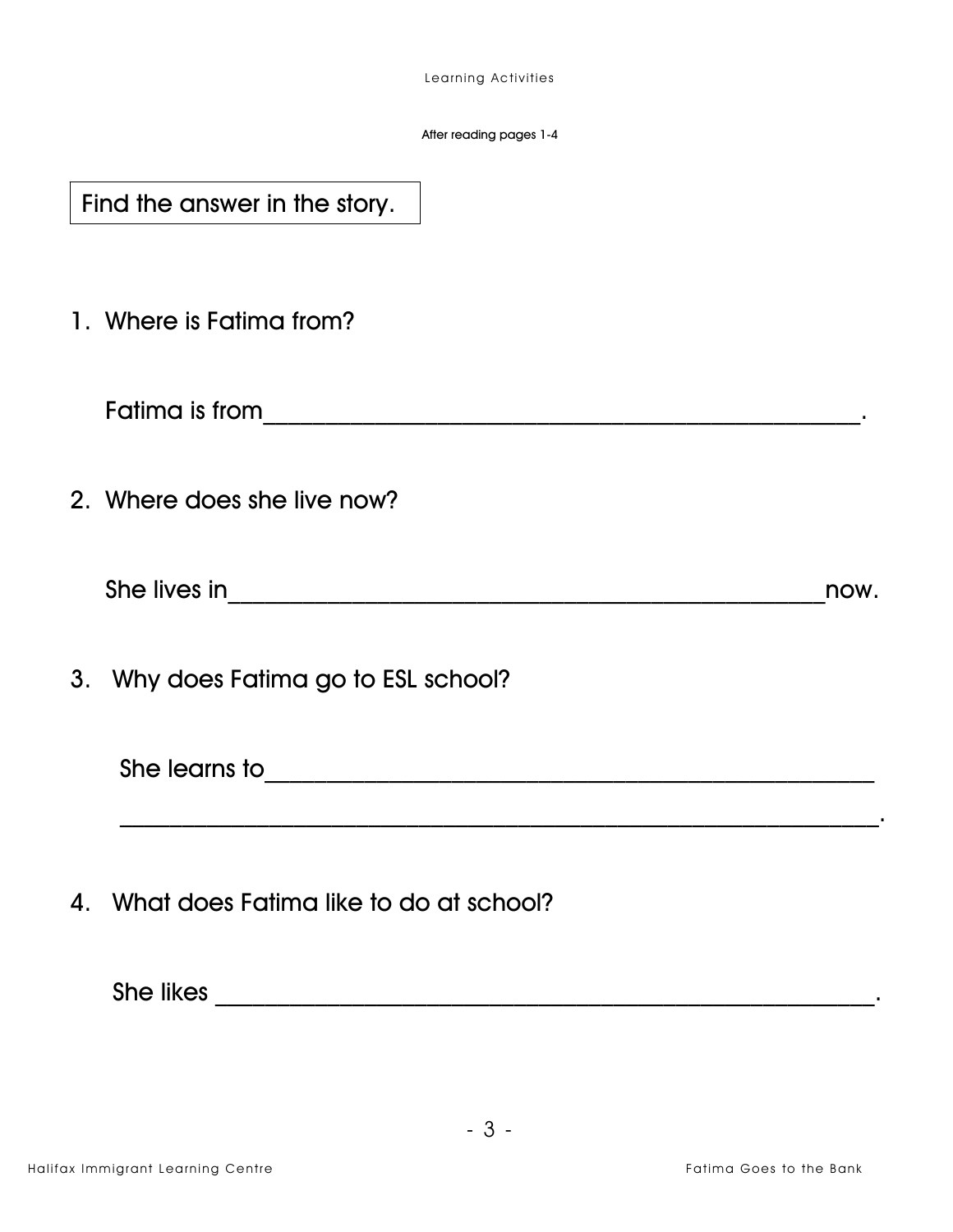Before reading pages 5-8

## Put the letters in the boxes to spell the words. Write the words.

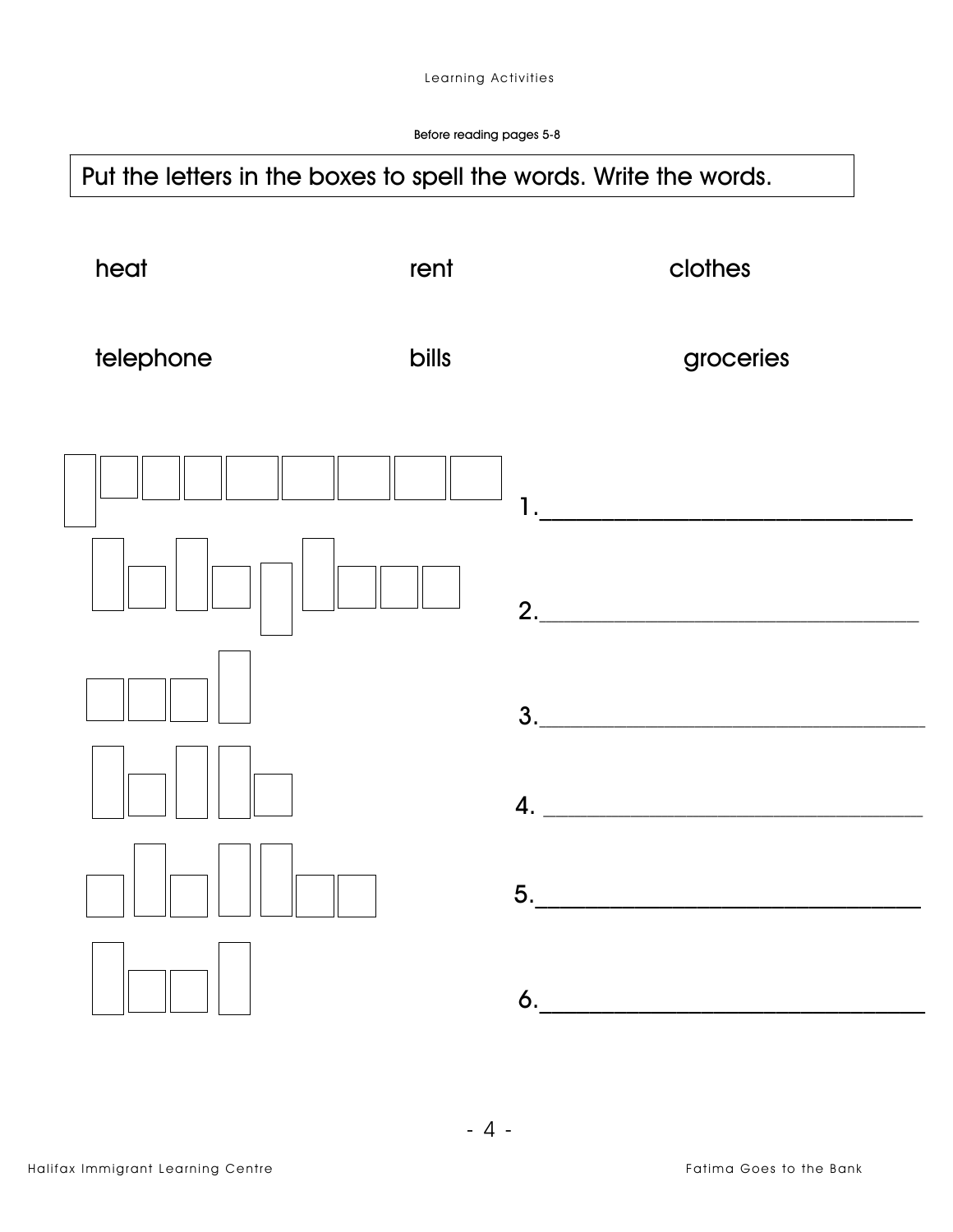After reading pages 5-8

| Put the words in order to make a sentence. |  |
|--------------------------------------------|--|
| 1. pay bills her Fatima must               |  |
| 2. Fatima pays rent the                    |  |
| 3. her She for pays heat                   |  |
| 4. telephone pays bill She her             |  |
| 5. groceries buys Fatima                   |  |
| 6. buys She clothes                        |  |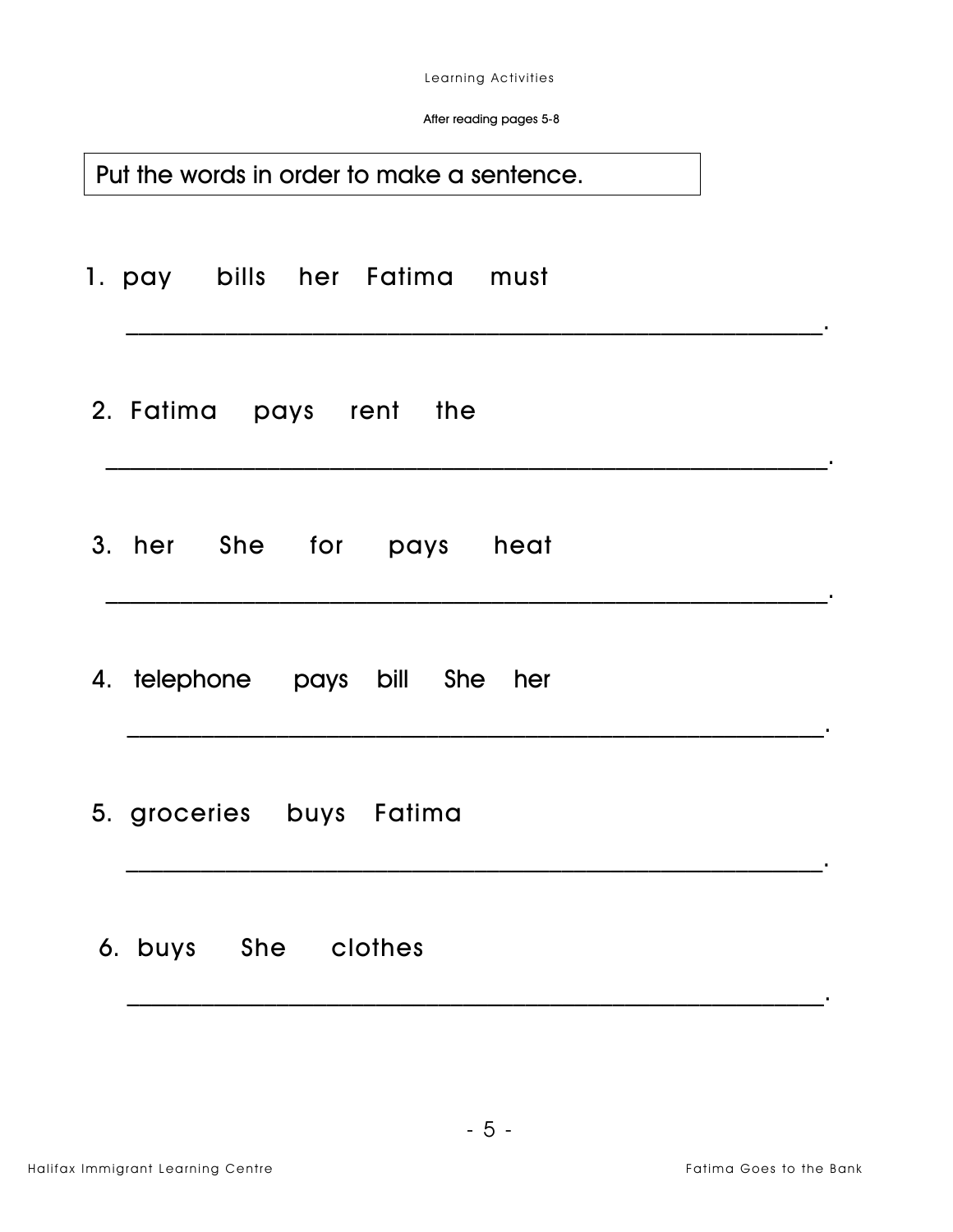# What bills do you have to pay every month? Make a list.

| telephone________________________________ | $\frac{1}{2}$        |
|-------------------------------------------|----------------------|
|                                           |                      |
|                                           | $\frac{1}{2}$        |
|                                           | $\frac{1}{2}$        |
|                                           | $\frac{1}{\sqrt{2}}$ |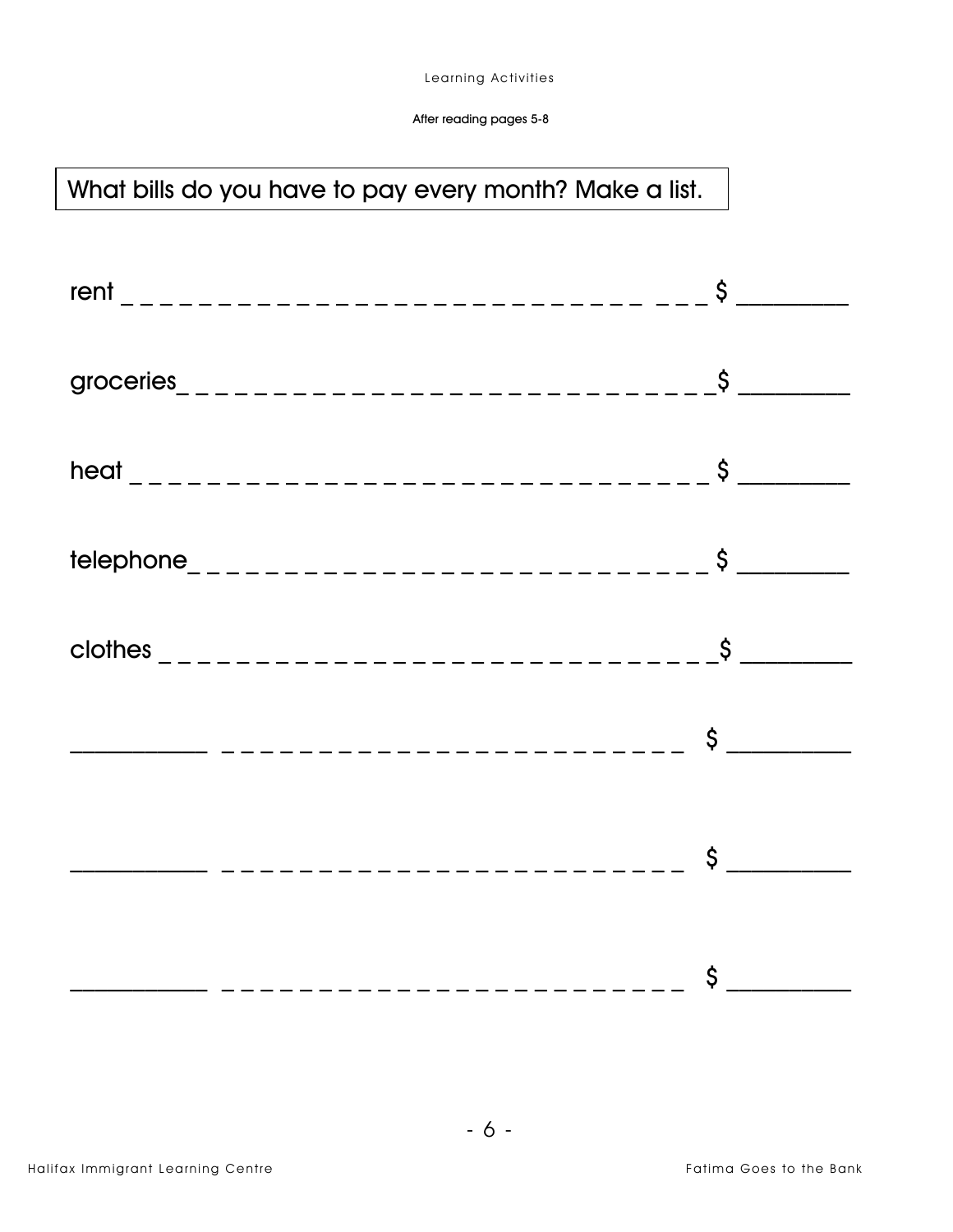Before reading pages 9-12











teller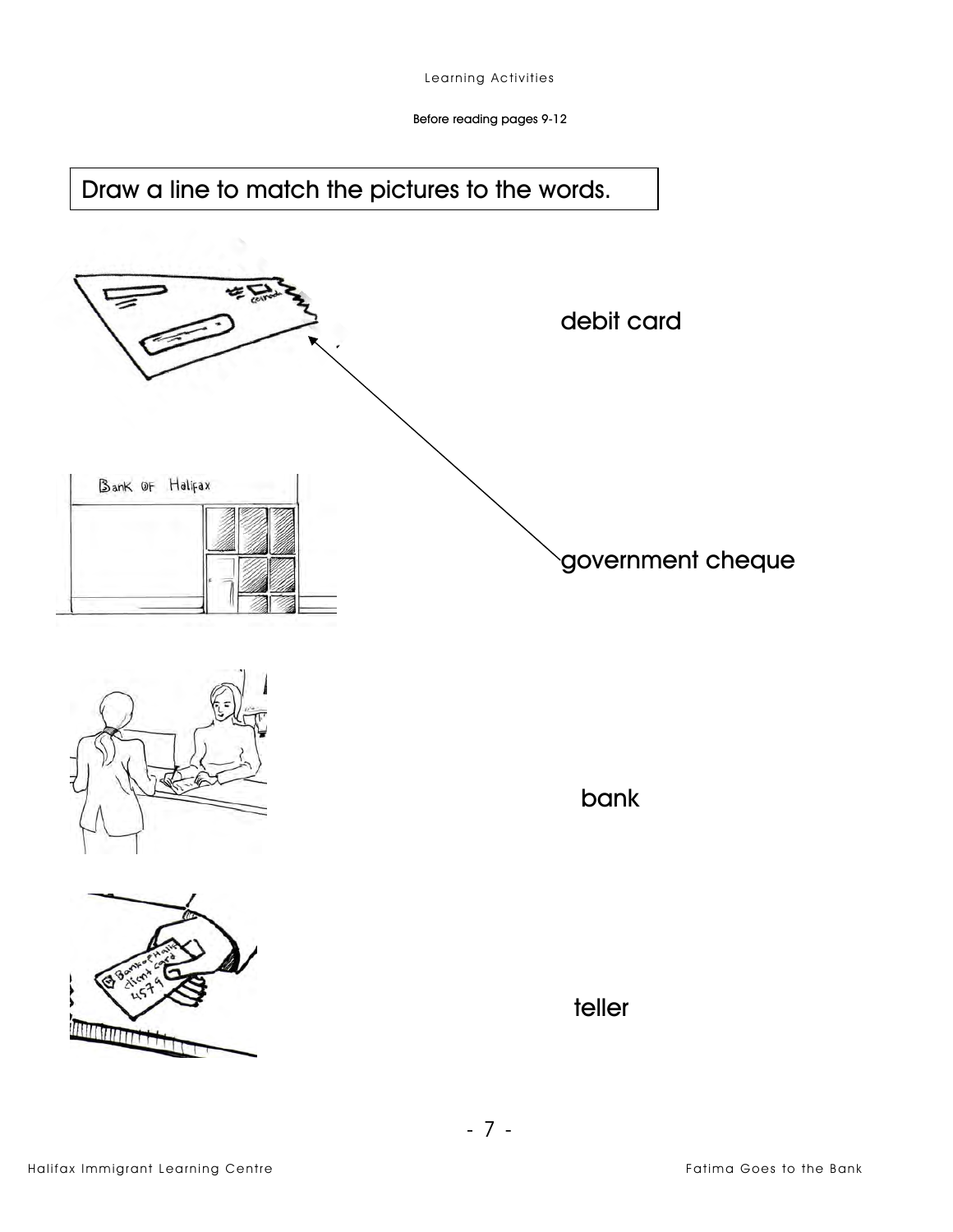#### After reading pages 9-12

Circle Yes or No.

| 1. Fatima works at the bank.              | Yes | No) |
|-------------------------------------------|-----|-----|
| 2. She gets a government cheque.          | Yes | No  |
| 3. Fatima goes to the bank machine.       | Yes | No  |
| 4. Fatima gives her cheque to the teller. | Yes | No  |
| 5. She gives her ID card to the teller.   | Yes | No. |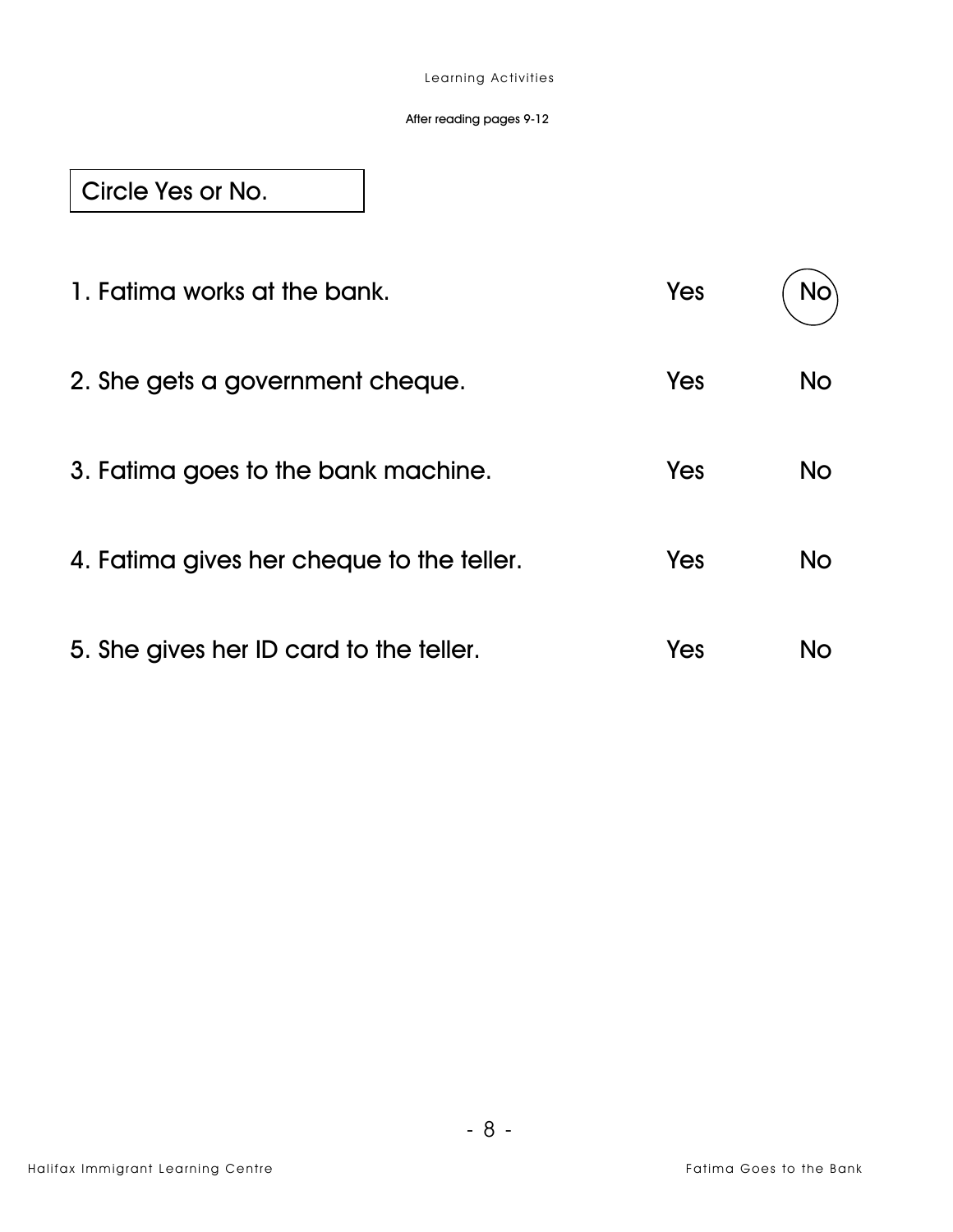Before reading pages 13-16

## Draw a line to match the pictures to the words.



money





supermarket

groceries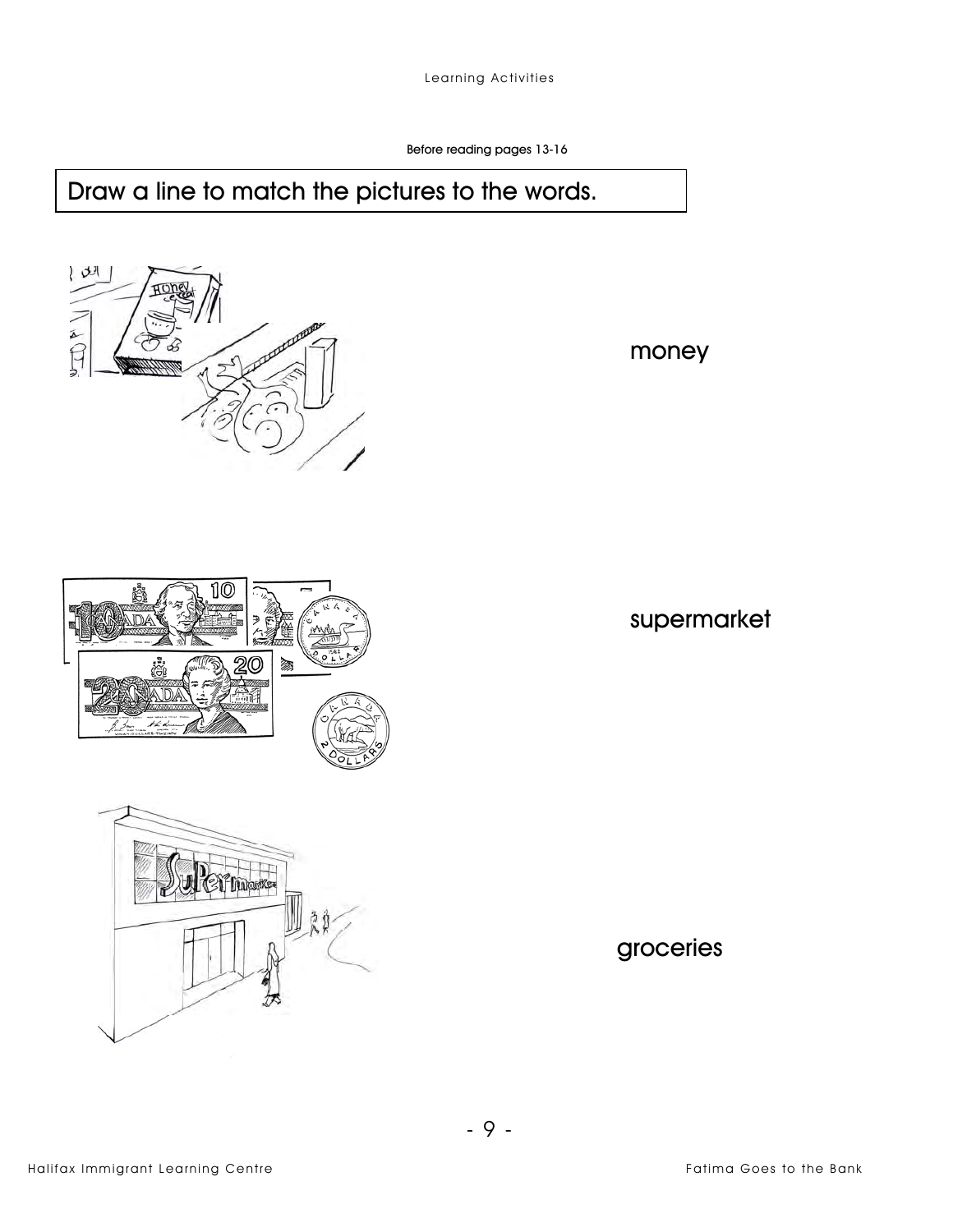After reading pages13-16

| Find the answer in the story.                                                 |                  |
|-------------------------------------------------------------------------------|------------------|
| 1. What does Fatima get from the teller?                                      |                  |
|                                                                               | from the teller. |
| 2. What does she do with the money?                                           |                  |
| She                                                                           | the money.       |
| 3. Where does Fatima go after the bank?<br>After the bank, Fatima goes to the |                  |
| 4. What does she buy at the supermarket?<br>She buys                          |                  |